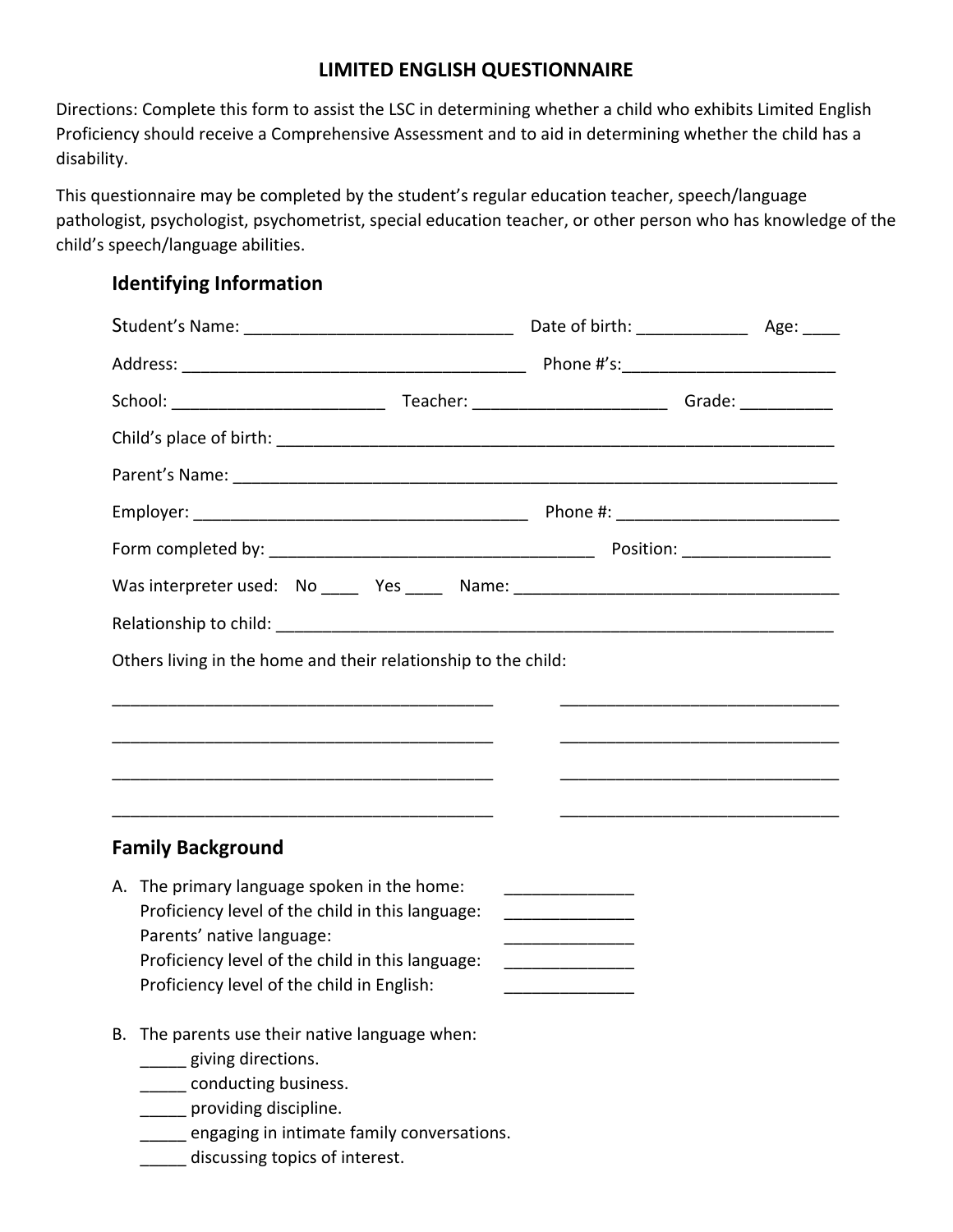- C. The child communicates in the family's native language:
	- \_\_\_\_\_\_ at home.
	- \_\_\_\_\_ at school.
	- \_\_\_\_\_ to make his needs known.
	- **\_\_\_\_\_** to share his thoughts and concerns.
- D. Who in the home does not speak English?

How much time does each spend communicating with the child in a language other than English?

\_\_\_\_\_\_\_\_\_\_\_\_\_\_\_\_\_\_\_\_\_\_\_\_\_\_\_\_\_\_\_\_\_\_\_\_\_\_\_\_\_\_\_\_\_\_\_\_\_\_\_\_\_\_\_\_\_\_\_\_\_\_\_\_\_\_\_\_\_\_\_\_\_\_

\_\_\_\_\_\_\_\_\_\_\_\_\_\_\_\_\_\_\_\_\_\_\_\_\_\_\_\_\_\_\_\_\_\_\_\_\_\_\_\_\_\_\_\_\_\_\_\_\_\_\_\_\_\_\_\_\_\_\_\_\_\_\_\_\_\_\_\_\_\_\_\_\_\_

\_\_\_\_\_\_\_\_\_\_\_\_\_\_\_\_\_\_\_\_\_\_\_\_\_\_\_\_\_\_\_\_\_\_\_\_\_\_\_\_\_\_\_\_\_\_\_\_\_\_\_\_\_\_\_\_\_\_\_\_\_\_\_\_\_\_\_\_\_\_\_\_\_\_

\_\_\_\_\_\_\_\_\_\_\_\_\_\_\_\_\_\_\_\_\_\_\_\_\_\_\_\_\_\_\_\_\_\_\_\_\_\_\_\_\_\_\_\_\_\_\_\_\_\_\_\_\_\_\_\_\_\_\_\_\_\_\_\_\_\_\_\_\_\_\_\_\_\_

How much time has each of these family members spent in this country?

## **Child's Personal and Educational Background**

A. List the child's preschool experiences: \_\_\_\_\_\_\_\_\_\_\_\_\_\_\_\_\_\_\_\_\_\_\_\_\_\_\_\_\_\_\_\_\_\_\_\_\_\_\_\_\_\_\_

List the primary language(s) spoken by preschool caregivers: \_\_\_\_\_\_\_\_\_\_\_\_\_\_\_\_\_\_\_\_

- B. Describe attempts to teach the student English during preschool or school experiences:
- C. Has the child been enrolled in an English as a Second Language (ESL) class (not tutoring)? \_\_\_\_ No \_\_\_\_ Yes When: \_\_\_\_\_\_\_\_\_\_\_\_\_\_\_\_\_ Where: \_\_\_\_\_\_\_\_\_\_\_\_\_\_\_\_\_ How long: \_\_\_\_\_\_\_\_\_\_\_\_\_\_\_
- D. List other regular education services that have been offered to instruct the student in English: \_\_\_\_ Tutoring \_\_\_\_ Interpreter \_\_\_\_ English instruction

#### **Test Administration**

- A. The child understands and speaks English well enough for valid and reliable testing to be conducted in English: \_\_\_\_\_ No \_\_\_\_\_ Yes
- B. Adaptations in testing are required: <br>No Tes Describe adaptations needed: